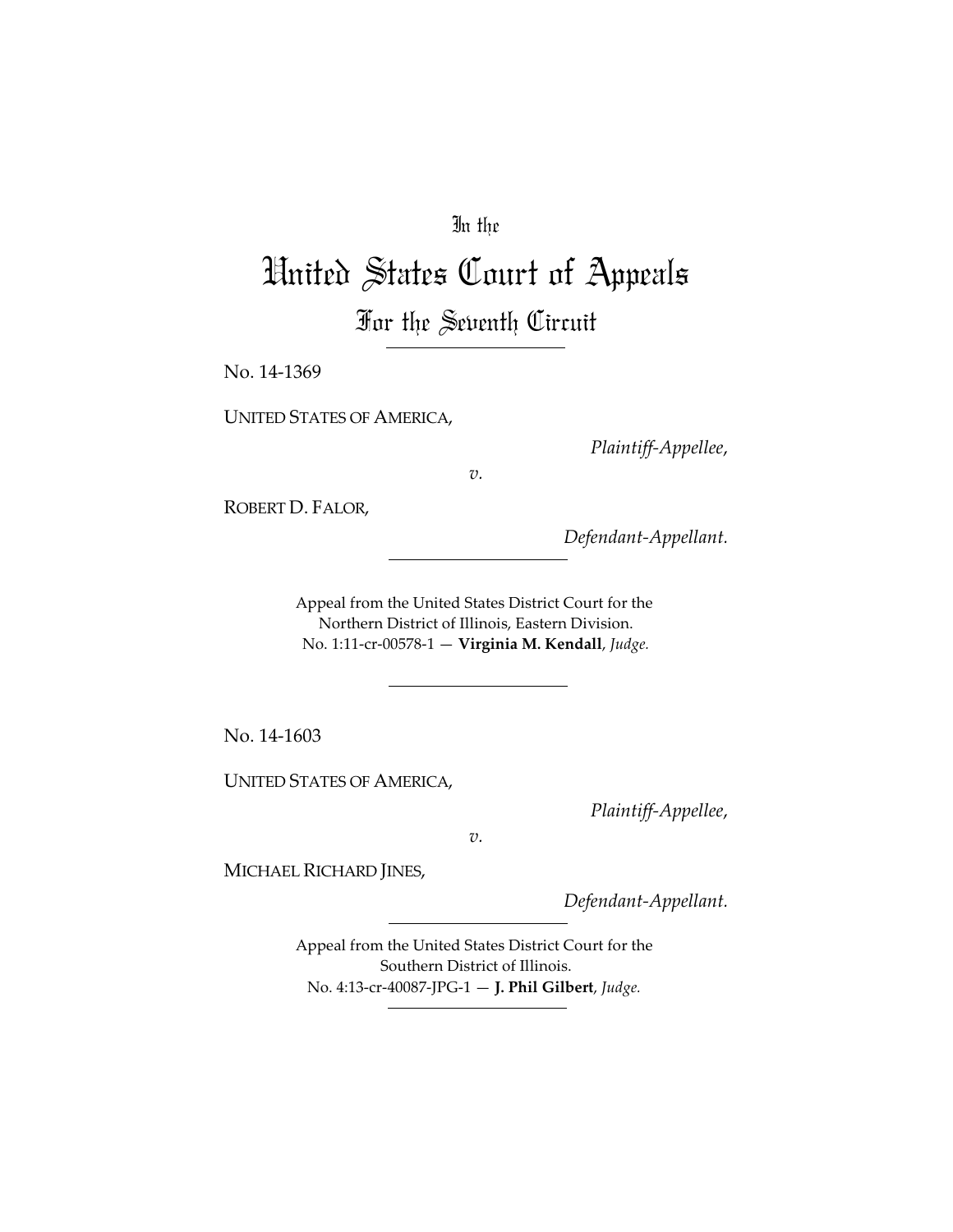ARGUED APRIL 16, 2015 — DECIDED SEPTEMBER 1, 2015

Before BAUER, EASTERBROOK, and SYKES, *Circuit Judges.*

BAUER, *Circuit Judge.* Defendant-appellant, Robert D. Falor ("Falor"), was convicted of two counts of tax evasion, in violation of 26 U.S.C. § 7201, and sentenced to 74 months' imprisonment and 3 years of supervised release. In an unrelated case, defendant-appellant, Michael Richard Jines ("Jines"), was convicted of one count of conspiracy to manufacture methamphetamine, in violation of 21 U.S.C. §§ 841 and 846, and sentenced to 96 months' imprisonment and 5 years of supervised release. We have consolidated the two appeals, heard on the same day, because they raise similar challenges to the conditions of supervised release imposed at sentencing. In light of this court's recent decisions in *United States v. Kappes*, 782 F.3d 828 (7th Cir. 2015) and *United States v. Thompson*, 777 F.3d 368 (7th Cir. 2015), we reverse the judgments and remand each case for resentencing.

## **I. BACKGROUND**

## **A. Robert D. Falor**

Falor worked as the chief operator and manager of The Falor Companies, Inc. ("TFC"), which acquired and managed hotel properties in Chicago, Miami Beach, and elsewhere. Beginning in January 2006 and continuing until October 2008, Falor willfully attempted to evade the income tax he owed to the United States for the calendar years 2006 and 2007 by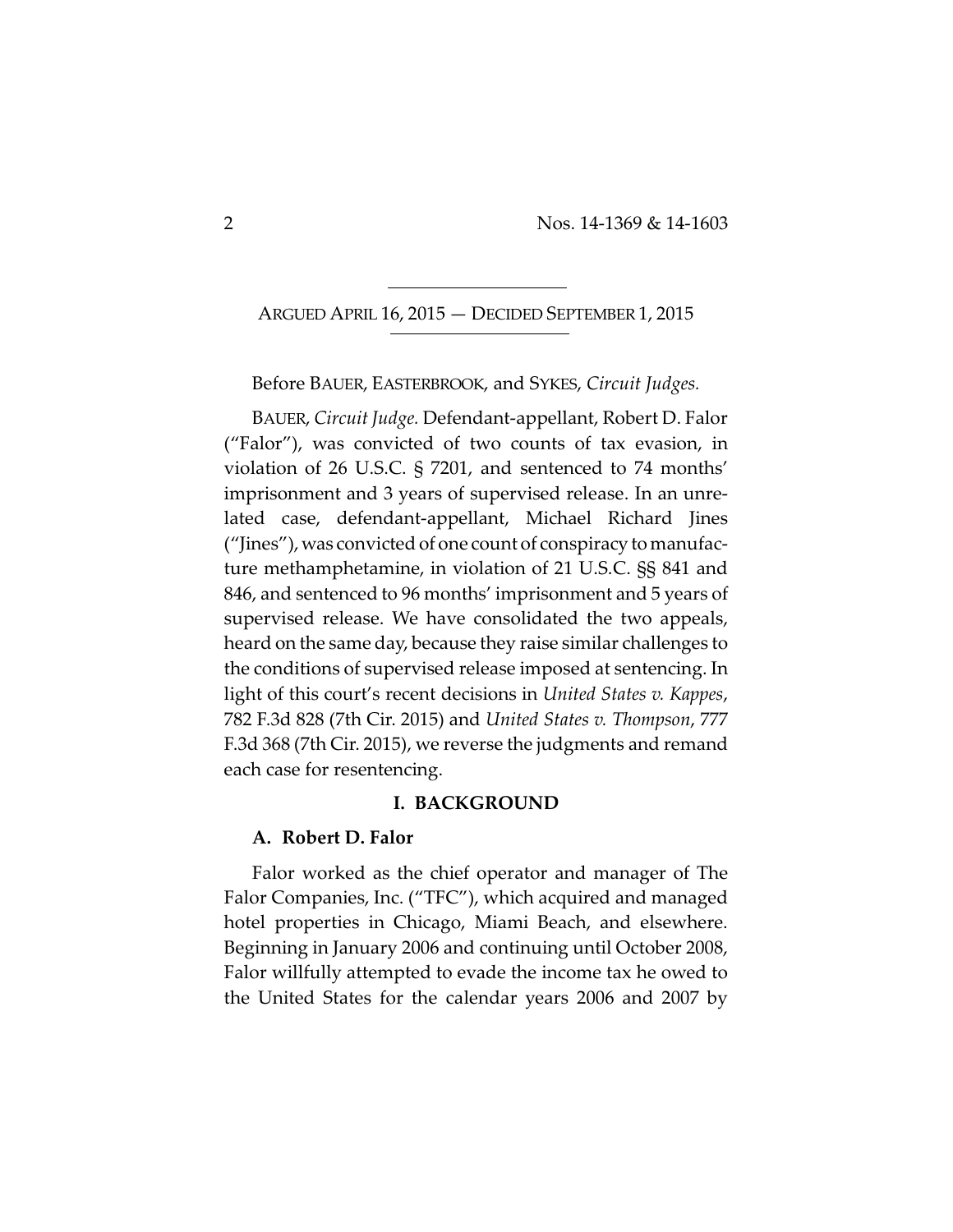diverting millions of dollars generated by the hotel properties managed by TFC into numerous nominee bank accounts that he controlled. In August 2011, a federal grand jury indicted Falor and charged him with three counts of tax evasion, in violation of 26 U.S.C. § 7201. Falor pleaded guilty to Count 2 and Count 3 without a plea agreement, and stipulated to the offense charged in Count 1.

The PSR prepared by the probation department prior to sentencing calculated the total tax loss caused by the two offenses charged in Count 2 and Count 3 and relevant conduct to be \$1,561,675. This amount yielded a base offense level of 22, which was adjusted to 27 after several enhancements. With a Criminal History Category of I, Falor's advisory Sentencing Guidelines range was 70 to 87 months. The PSR noted that Falor's statutory range for supervised release was 0 to 3 years and his range under the Guidelines was 1 to 3 years; the PSR did not contain any conditions of supervised release.

The government argued that the total tax loss amount should include city and state occupancy taxes, which would increase the tax loss to \$4,109,795, and asked for a sentence of 74 months' imprisonment. Falor opposed the government's tax loss calculation and objected to the PSR's finding that he acted as a leader or organizer, as well as its imposition of a sophisticated means enhancement. Falor argued for a sentence of 3 years or less.

At sentencing, the district court concluded that the total tax loss amount included the unpaid city and state occupancy taxes as relevant conduct. The district court also applied a twolevel enhancement pursuant to the United States Sentencing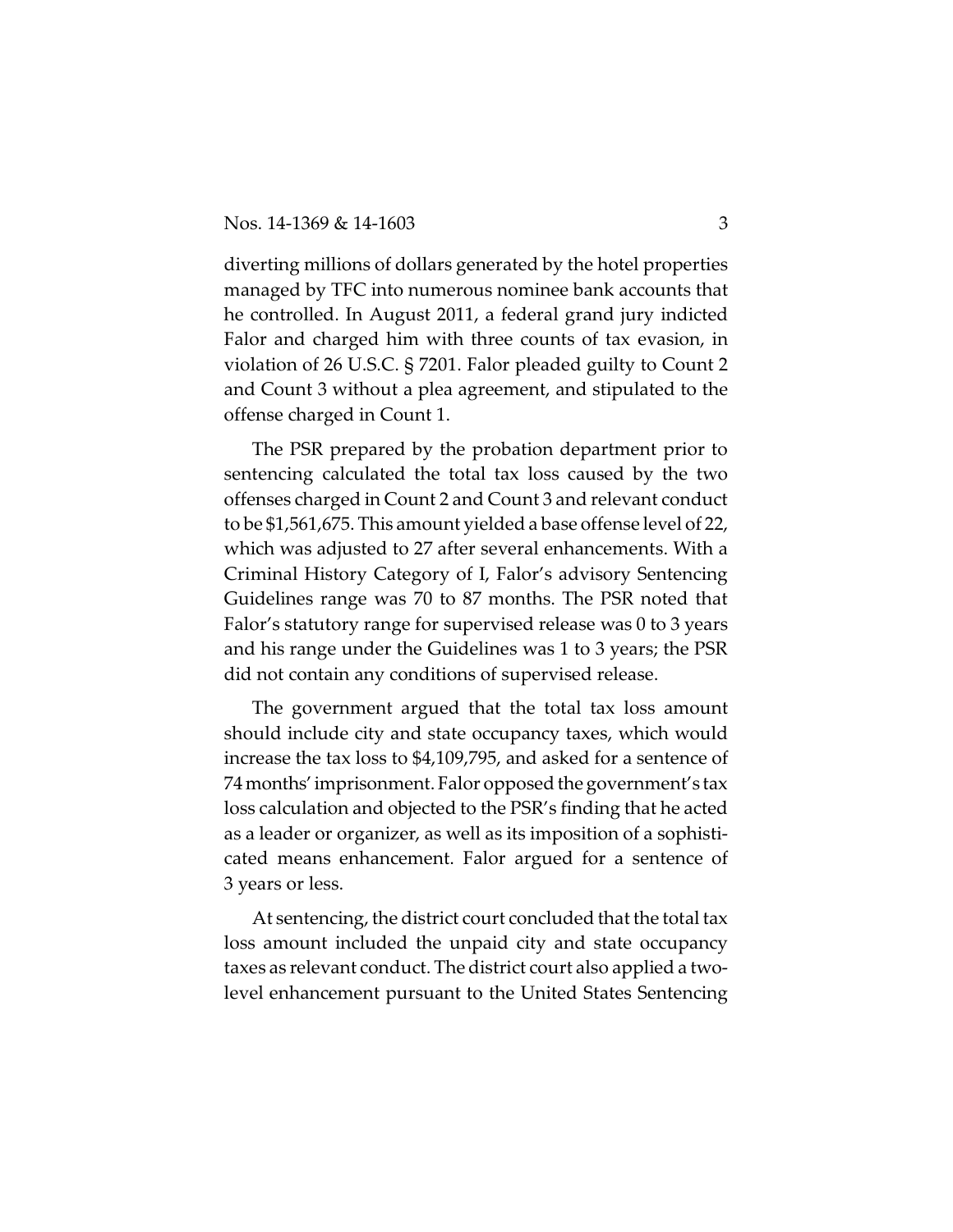Commission Guidelines Manual ("U.S.S.G.") § 2T1.1(b)(1) based on Falor's failure to report or correctly identify the source of income from criminal activity, a two-level sophisticated means enhancement, and a four-level enhancement based on Falor's role in the offense. Finally, the district court applied a three-level reduction for acceptance of responsibility, arriving at an adjusted offense level of 29. Based on this offense level and his Criminal History Category, Falor's advisory Sentencing Guidelines range was 87 to 108 months' imprisonment. The government then moved for a 15 percent downward variance pursuant to U.S.S.G. § 5K1.1 based on Falor's cooperation, which the district court granted, without explanation, over Falor's objection that his cooperation warranted a larger reduction. Ultimately, the court sentenced Falor to 74 months' imprisonment and 3 years of supervised release, and ordered him to pay special assessment and restitution fees.

As to the conditions of supervised release, the district court stated the following:

> … upon release from prison, [you] shall be placed on supervised release. Within 72 hours, you need to report to the probation office within your district. And you shall not commit another federal, state, or local crime while you comply with those standard conditions imposed by the court.

The court then went on to impose several mandatory and special conditions of supervision, without explanation. Then, on February 11, 2014, the district court entered an amended written judgment which included the orally pronounced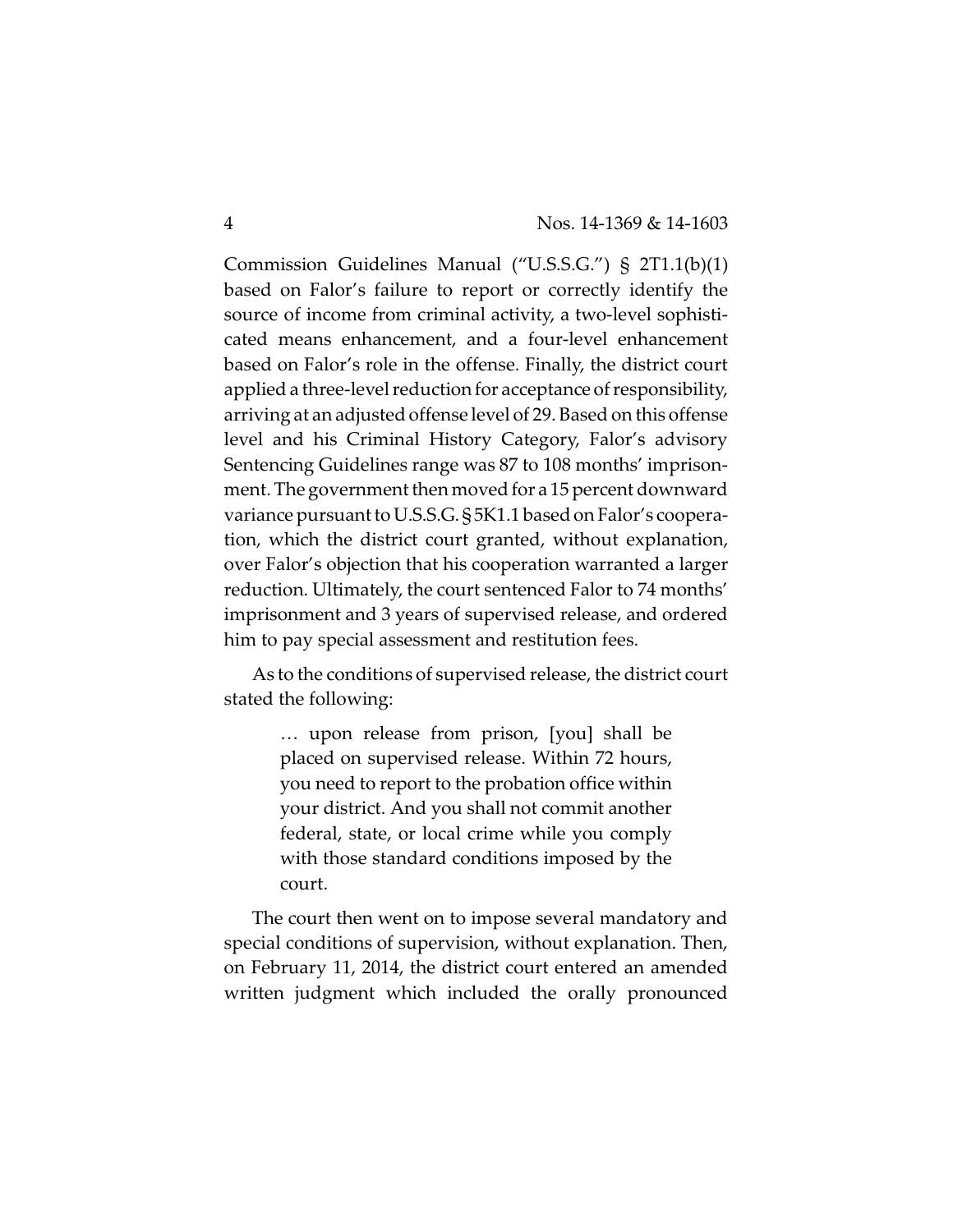"Additional Supervised Release Terms" and listed 13 "Standard Conditions of Supervision" that were not pronounced at the sentencing hearing.

Falor appeals, arguing that the district court erred by (1) inadequately addressing aprincipal argument inmitigation, (2) entering a written Amended Judgment whose "Standard Conditions of Supervision" differ from the terms orally pronounced at sentencing, and (3) imposing vague and overbroad discretionary conditions of supervised release that were unsupported by any findings under 18 U.S.C. § 3583(d) and involve excessive deprivations of liberty.

#### **B. Michael Richard Jines**

From January to June 2013, Jines was involved in the manufacture of methamphetamine. On July 9, 2013, a grand jury returned a one-count indictment charging Jines with conspiracy to manufacture methamphetamine, in violation of 21 U.S.C. §§ 841 and 846. Pursuant to a plea agreement, Jines pleaded guilty to the one-count indictment.

At sentencing, Jines faced an advisory Sentencing Guidelines range of 70 to 80 months and requested a sentence on the low-end of the Guidelines. In mitigation, Jines asked the court to consider his history of addiction, employment potential, and opportunity for rehabilitation. The government asked for an above-Guidelines sentence of 87 months on account of the nature and circumstances of the offense, risk to the public flowing from his offense and criminal history, and deterrence. The district court sentenced Jines to an above-Guidelines sentence of 96 months and 5 years of supervised release. The court then imposed several mandatory conditions of super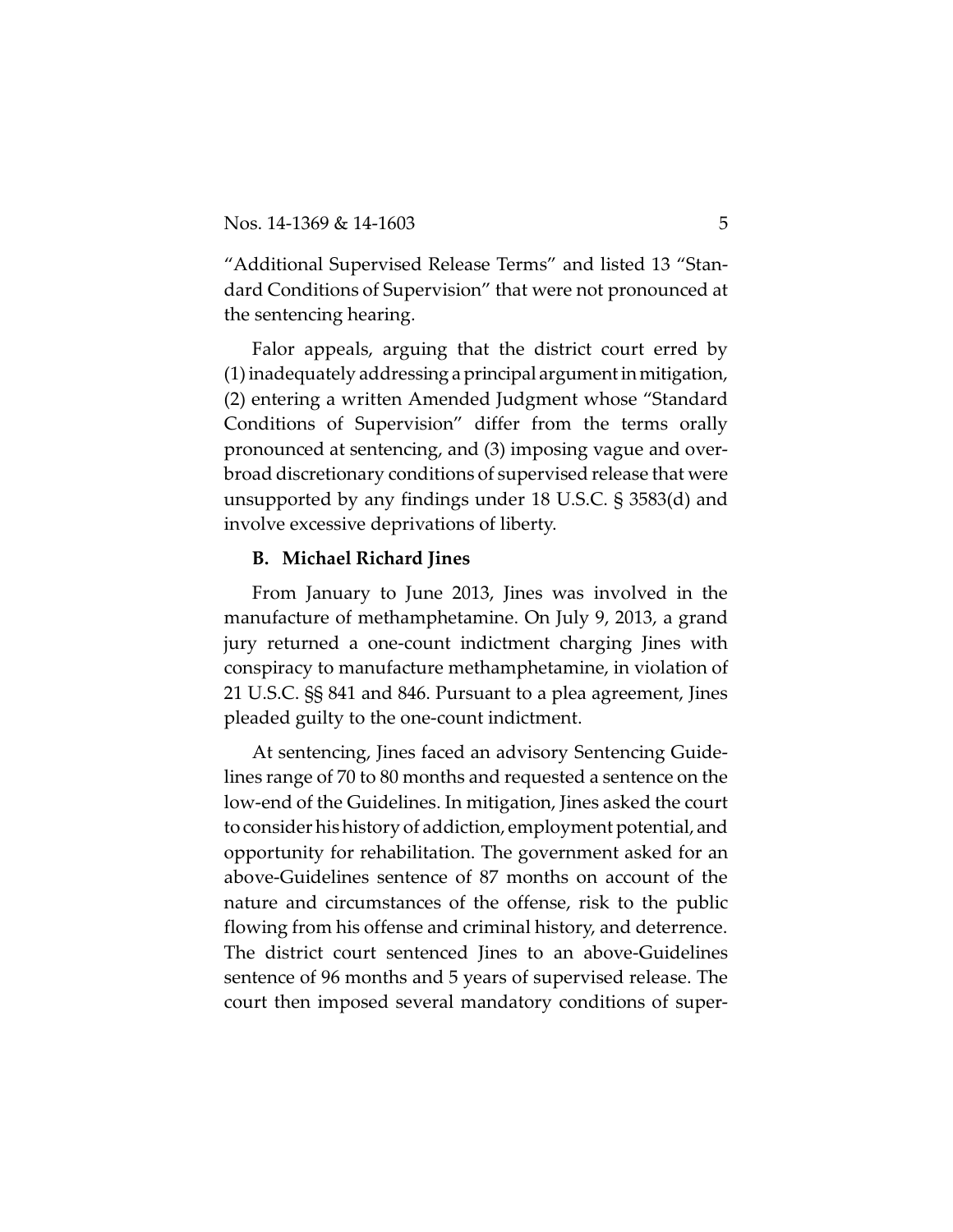vised release. It also adopted, without explanation, 13 standard conditions and 6 special conditions.

Jines appeals, contending that the district court committed procedural error in failing to consider a principal argument in mitigation—his cooperation with the government—when fashioning his sentence. Jines also argues that the district court did not adequately justify the above-Guidelines sentence it imposed. Finally, Jines argues that the district court erred by imposing non-mandatory supervised release conditions that were unsupported by any findings under 18 U.S.C. § 3583(d) and which excessively infringe on Jines' rights under the Constitution.

#### **II. ANALYSIS**

Both Falor and Jines (collectively "appellants") raise, among other claims, that the discretionary supervised release conditions imposed on them at sentencing are invalid. On January 13, 2015, long after the parties had filed their opening briefs on appeal, this court decided *Thompson*, which held that, in imposing discretionary conditions of supervised release, a sentencing court must consider the sentencing factors set forth in 18 U.S.C. §§ 3553(a) and 3583(d) and state its reasons for selecting particular conditions. *Thompson,* 777 F.3d at 373. Failure to do so may constitute reversible error. *Id.* at 382.

In light of *Thompson,* the appellants submitted position statements asking the court to vacate their sentences and remand to the district court for resentencing. Each also asked this court to allow them to proceed on the other issues that they raised onappeal. The government also submitted position papers, agreeing that the district court committed procedural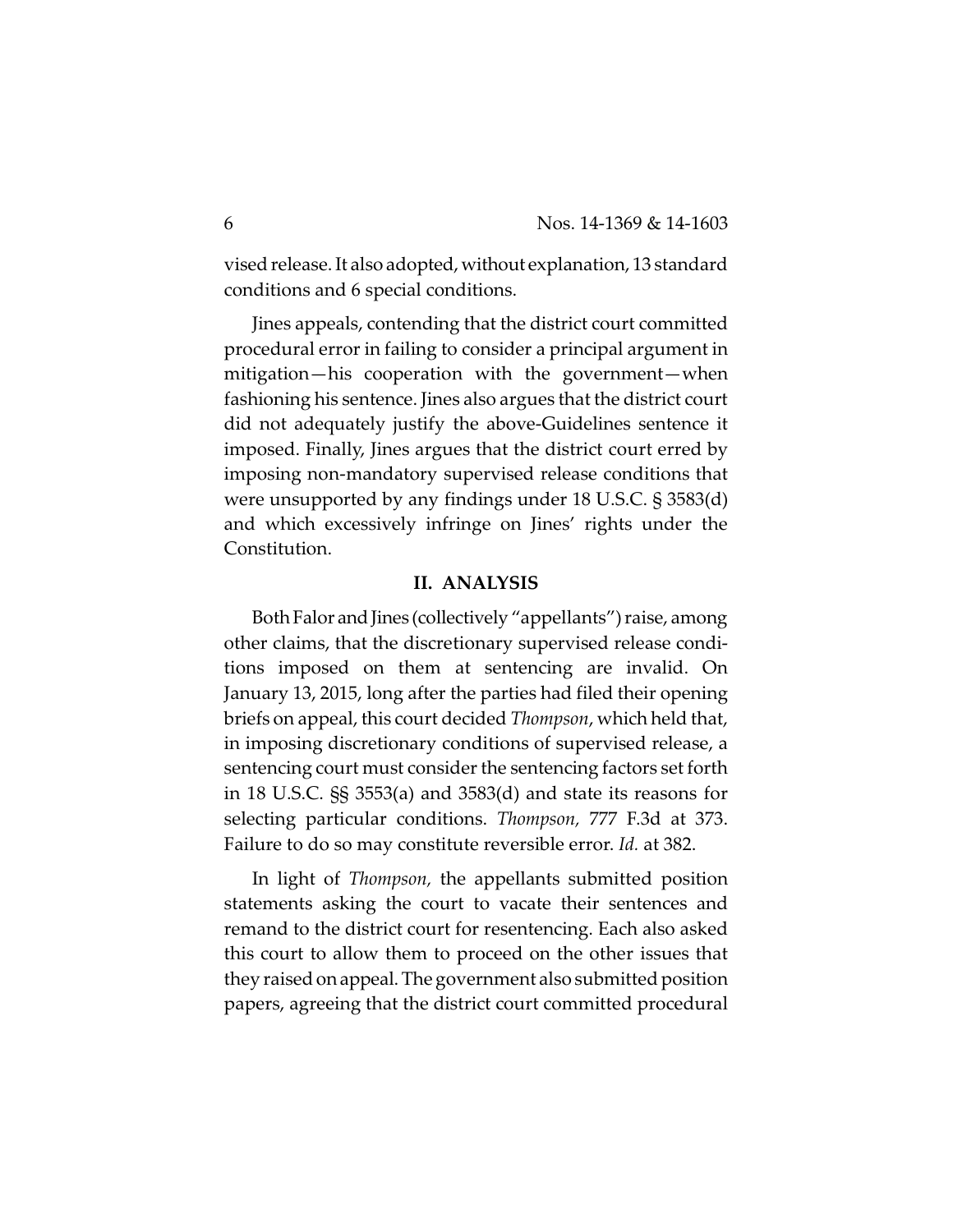error in imposing conditions of supervised release without making findings that those conditions were supported by the  $\S 3553(a)$  factors. The government noted that summary reversal and remand would be appropriate, but urged that it would not be judicially expedient for the court to consider the appellants' other arguments on appeal because the appellants would have the opportunity to present those same arguments to the district court upon remand.

We agree that the district courts committed procedural error in imposing discretionary conditions of supervised release without considering the § 3553(a) factors and explaining why those factors supported the imposition of the conditions. This court has stressed the importance of justifying the conditions and length of supervised release at sentencing by providing anadequate statement of reasons, reasonably related to the applicable § 3553(a) factors, because this practice allows for meaningful appellate review. *See Kappes*, 782 F.3d at 845; *Thompson,* 777 F.3d at 373. Although a sentencing court need not address every factor "in checklist fashion, explicitly articulating its conclusions regarding each one," *United States v. Shannon*, 518 F.3d 494, 496 (7th Cir. 2008), a "rote statement" will not always suffice, *United States v. Starko*, 735 F.3d 989, 992 (7th Cir. 2013). When it comes to discretionary conditions of supervised release, "'[s]pecial' conditions often require more justification than 'standard' conditions—but not always—and a condition's label in the guidelines is ultimately irrelevant." *Kappes*, 782 F.3d at 846. "*All* discretionary conditions, whether standard, special or of the judge's own invention, require findings." *Id.* (emphasis in original). This rule is subject to a